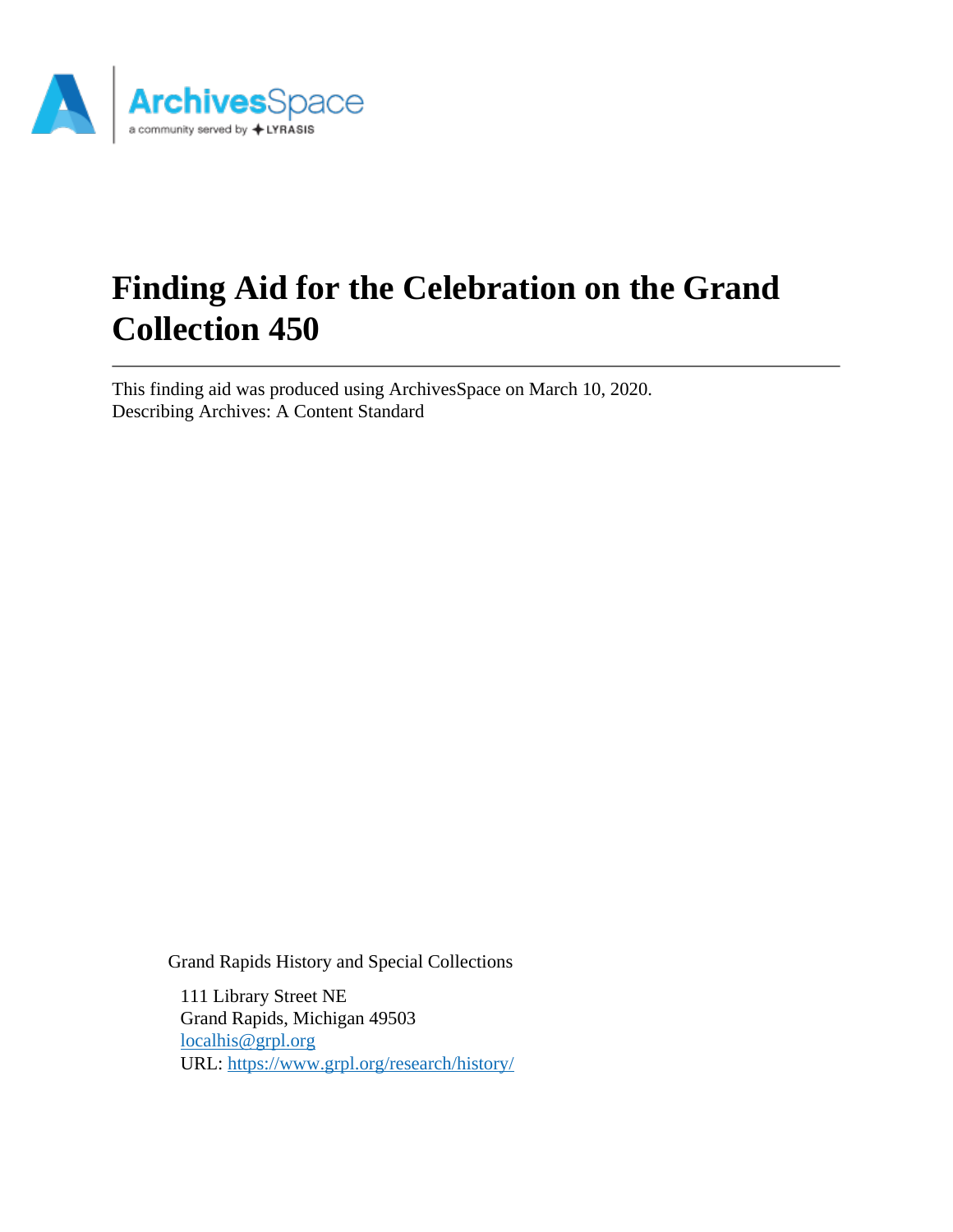## <span id="page-1-0"></span>**Table of Contents**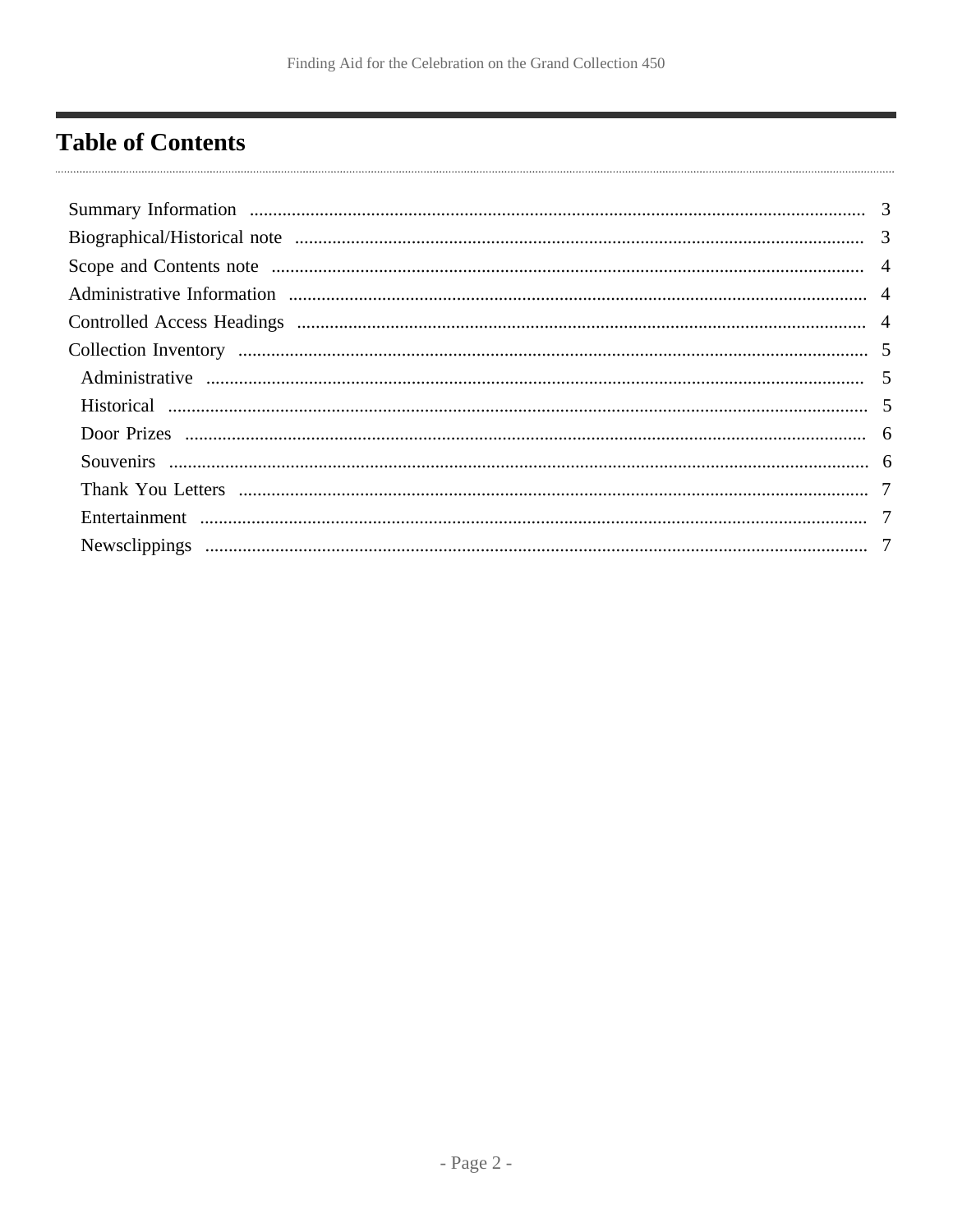### <span id="page-2-0"></span>**Summary Information**

| <b>Repository:</b>                  | Grand Rapids History and Special Collections                                                                                                                                                                                                                                                                                                           |
|-------------------------------------|--------------------------------------------------------------------------------------------------------------------------------------------------------------------------------------------------------------------------------------------------------------------------------------------------------------------------------------------------------|
| <b>Creator:</b>                     | Abe Drasin, Mayor                                                                                                                                                                                                                                                                                                                                      |
| <b>Creator:</b>                     | Casey Wondergem                                                                                                                                                                                                                                                                                                                                        |
| <b>Creator:</b>                     | Elliott, Gerald, 1907-1994                                                                                                                                                                                                                                                                                                                             |
| <b>Creator:</b>                     | Keeler, Mary Ann                                                                                                                                                                                                                                                                                                                                       |
| <b>Creator:</b>                     | Richard M. Devos                                                                                                                                                                                                                                                                                                                                       |
| <b>Title:</b>                       | Celebration on the Grand Collection                                                                                                                                                                                                                                                                                                                    |
| ID:                                 | Collection 450                                                                                                                                                                                                                                                                                                                                         |
| Date [bulk]:                        | Bulk, 1980-1982                                                                                                                                                                                                                                                                                                                                        |
| Date [inclusive]:                   | 1980 - 2015                                                                                                                                                                                                                                                                                                                                            |
| <b>Physical Description:</b>        | 3.0 Linear feet 3 boxes                                                                                                                                                                                                                                                                                                                                |
| Language of the<br><b>Material:</b> | English                                                                                                                                                                                                                                                                                                                                                |
| Abstract:                           | The Celebration on the Grand was held yearly from September 1980 to<br>2015. The documents in this collection mainly examine the beginning<br>of the festival and how it was created. It also documents it's most<br>prosperous year in 1981 which was the second Celebration on the<br>Grand. The purpose of this festival was to celebrate the city. |
|                                     |                                                                                                                                                                                                                                                                                                                                                        |

**^** [Return to Table of Contents](#page-1-0)

## <span id="page-2-1"></span>**Biographical/Historical note**

The "Celebration on the Grand" began in September 1980, at that time it was known as the "Grand A Fair". Some of the core committee members that began the event were Richard M. Devos, Casey Wondergem, and Mary Ann Keeler. It was originally meant to celebrate the opening of Devos Hall and the former Grand Center convention facility. Later in 1981 the name was changed to "Celebration on the Grand" and it was to celebrate the opening of the Gerald R Ford Museum, the new Grand Rapids Art Museum, and the remodeling of the Grand Plaza Hotel. This second "Celebration on the Grand" became the most notable. President Gerald Ford attended in this year. It's location was all over the city but it was centered around the new Gerald R Ford Museum. It was a massively popular event that ended in tens of thousands of people showing up. "Celebration on the Grand" went on to become an annual event until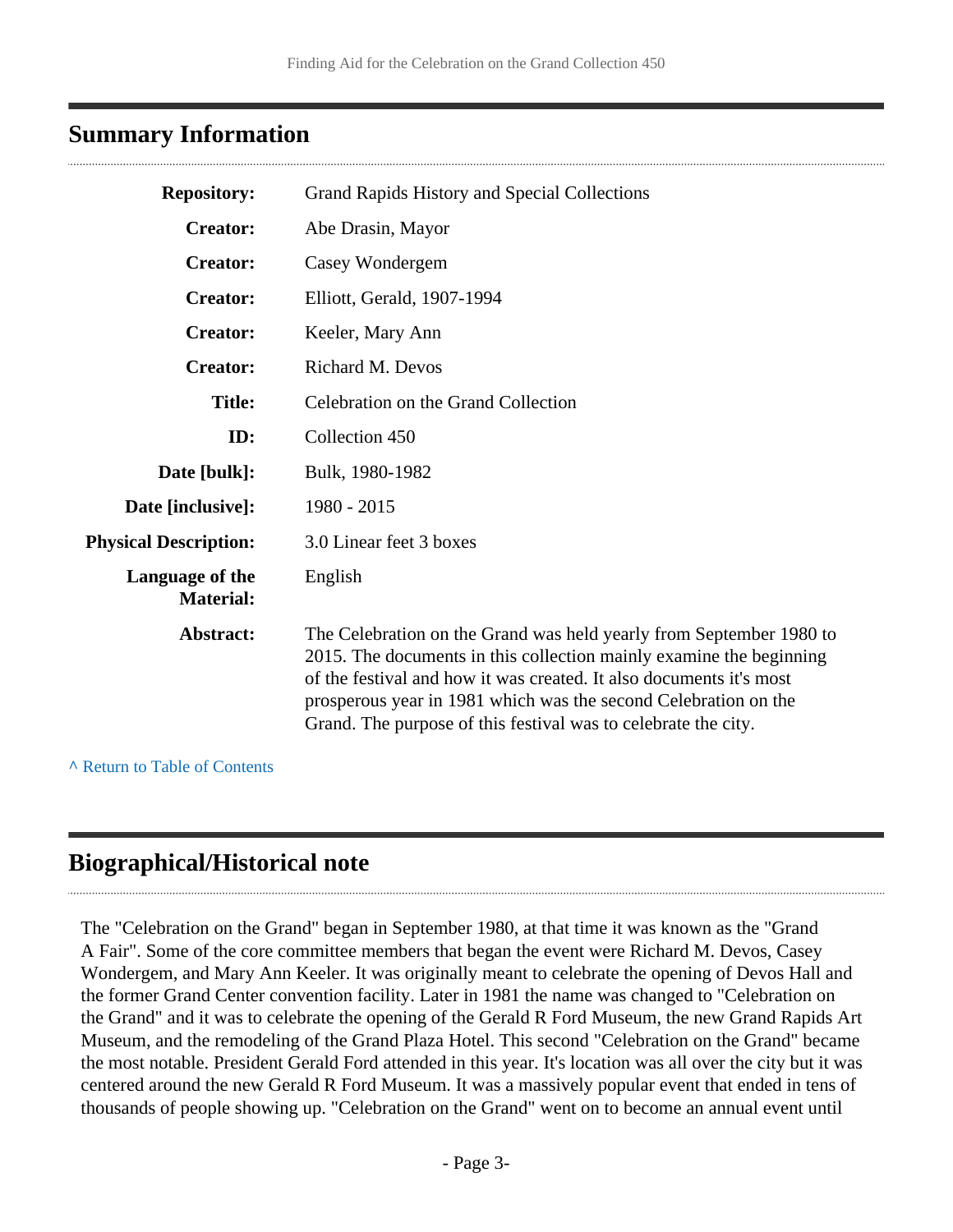2014 when it was absorbed into the 4th of July festival. In 2015 it was decided to end Celebration on the Grand altogether.

**^** [Return to Table of Contents](#page-1-0)

### <span id="page-3-0"></span>**Scope and Contents note**

This collection consists of information and documents having to do with the Celebration on the Grand festival. This collection includes documents about the planning, city amendments for the festival, financial records, comittee minutes, correspondence, photos and newsclippings about the event.

**^** [Return to Table of Contents](#page-1-0)

## <span id="page-3-1"></span>**Administrative Information**

#### **Publication Statement**

Grand Rapids History and Special Collections

111 Library Street NE Grand Rapids, Michigan 49503 [localhis@grpl.org](mailto:localhis@grpl.org) URL:<https://www.grpl.org/research/history/>

**^** [Return to Table of Contents](#page-1-0)

## <span id="page-3-2"></span>**Controlled Access Headings**

- Artists -- Michigan -- Grand Rapids
- Arts -- Michigan -- Grand Rapids
- Buildings -- Michigan -- Grand Rapids -- Photographs
- Tourism -- Michigan -- Grand Rapids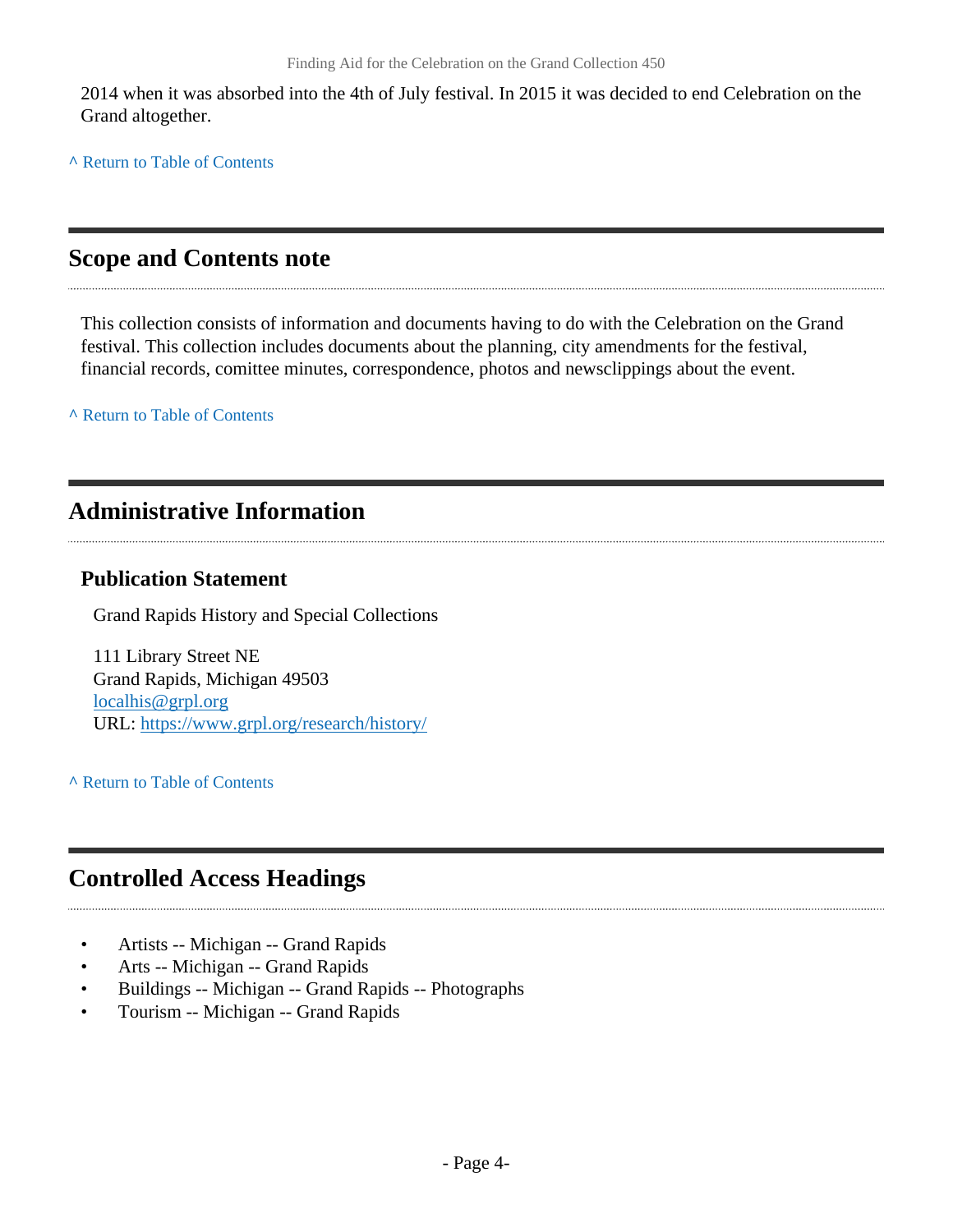## <span id="page-4-0"></span>**Collection Inventory**

### <span id="page-4-1"></span>**Administrative, 1980 - 1981**

| <b>Title/Description</b>        | <b>Instances</b> |                      |
|---------------------------------|------------------|----------------------|
| City Ordinance Amendment, 1980  | Box 1            | Folder 3             |
| Postage Meter, 1980             | Box 1            | Folder <sub>8</sub>  |
| Contracts, 1980 - 1981          | Box 1            | Folder 9             |
| Advertising, 1980               | Box 2            | Folder 1             |
| Press Releases, 1980            | Box 1            | Folder <sub>7</sub>  |
| Cancellations, 1980             | Box 2            | Folder 4             |
| Copyright Request, 1980         | Box 2            | Folder 5             |
| Logo Artwork, 1980              | Box 2            | Folder <sub>2</sub>  |
| Arts Council Release Form, 1980 | Box 2            | Folder 3             |
| Exhibitor Badges, 1980          | Box 2            | Folder <sub>22</sub> |
|                                 | Box 2            | Folder 21            |
|                                 | Box 2            | Folder <sub>23</sub> |
|                                 | Box 2            | Folder 20            |
| Exposition Services, 1980       | Box 2            | Folder 24            |
| First-Aid, 1980                 | Box 2            | Folder 26            |
| Security, 1980                  | Box 2            | Folder 28            |
| Space Requests, 1980            | Box 2            | Folder 32            |
| Sponser Confirmations, 1980     | Box 2            | Folder 34            |
| Sign Painters, 1980             | Box 2            | Folder 29            |

**^** [Return to Table of Contents](#page-1-0)

### <span id="page-4-2"></span>**Historical, 1975 - 1980**

| <b>Title/Description</b>                   | <b>Instances</b> |          |
|--------------------------------------------|------------------|----------|
| The Grand A-Fair - Historical, 1980        | Box 1            | Folder 1 |
| Celebration of the Arts - Historical, 1980 | Box 1            | Folder 2 |
| Historical, 1975 - 1980                    | Box 1            | Folder 6 |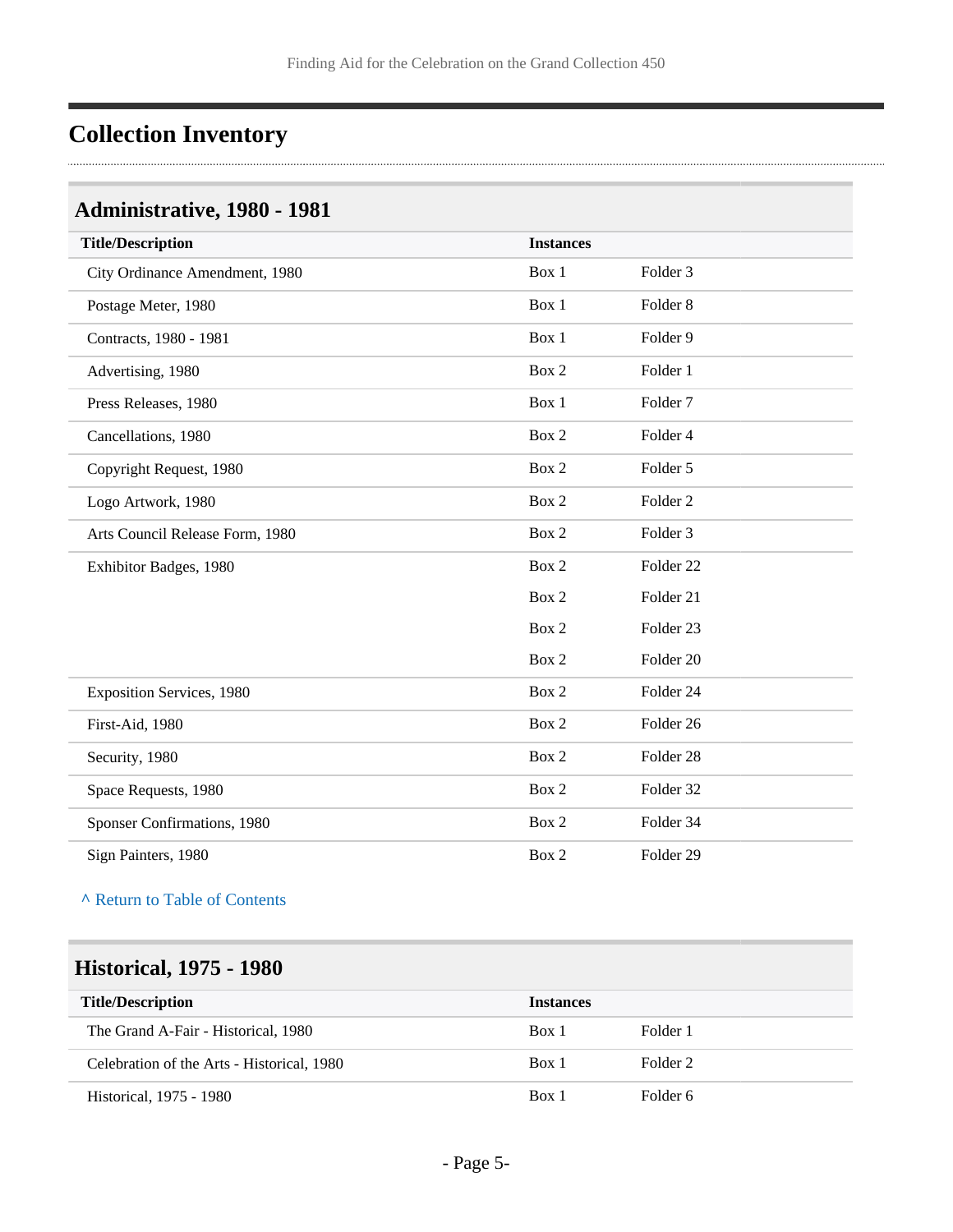|                                                        | Box 1 | Folder 5  |
|--------------------------------------------------------|-------|-----------|
|                                                        | Box 1 | Folder 4  |
| Celebration on the Grand - Committees Minutes, 1980    | Box 1 | Folder 11 |
|                                                        | Box 1 | Folder 10 |
|                                                        | Box 1 | Folder 12 |
| Century of Music - Historical, 1980                    | Box 1 | Folder 13 |
| Festival of Praise and Thanksgiving - Historical, 1980 | Box 1 | Folder 14 |
|                                                        | Box 1 | Folder 15 |

#### **^** [Return to Table of Contents](#page-1-0)

## <span id="page-5-0"></span>**Door Prizes, 1980**

| <b>Title/Description</b>                       | <b>Instances</b> |                     |
|------------------------------------------------|------------------|---------------------|
| Door Prize Certificates, 1980                  | Box 2            | Folder 11           |
| Door-Prizes Courtesy Grand Affair, 1980        | Box 2            | Folder 7            |
| Door Prizes, 1980                              | Box 2            | Folder <sub>8</sub> |
| For Doorman, 1980                              | Box 2            | Folder 9            |
| Grand A-Fair Door Prize Winners, 1980          | Box 2            | Folder 14           |
|                                                | Box 2            | Folder 12           |
|                                                | Box 2            | Folder 13           |
| Claimed Door Prizes, 1980                      | Box 2            | Folder 16           |
|                                                | Box 2            | Folder 15           |
|                                                | Box 2            | Folder 18           |
|                                                | Box 2            | Folder 17           |
| Mailed to Door Prize Donors (Thank-yous), 1980 | Box 2            | Folder 35           |
|                                                | Box 2            | Folder 36           |

#### **^** [Return to Table of Contents](#page-1-0)

<span id="page-5-1"></span>

| Souvenirs, 1980              |                  |           |
|------------------------------|------------------|-----------|
| <b>Title/Description</b>     | <b>Instances</b> |           |
| Souvenirs, 1980              | Box 2            | Folder 30 |
| Souvenirs / Give Aways, 1980 | Box 2            | Folder 31 |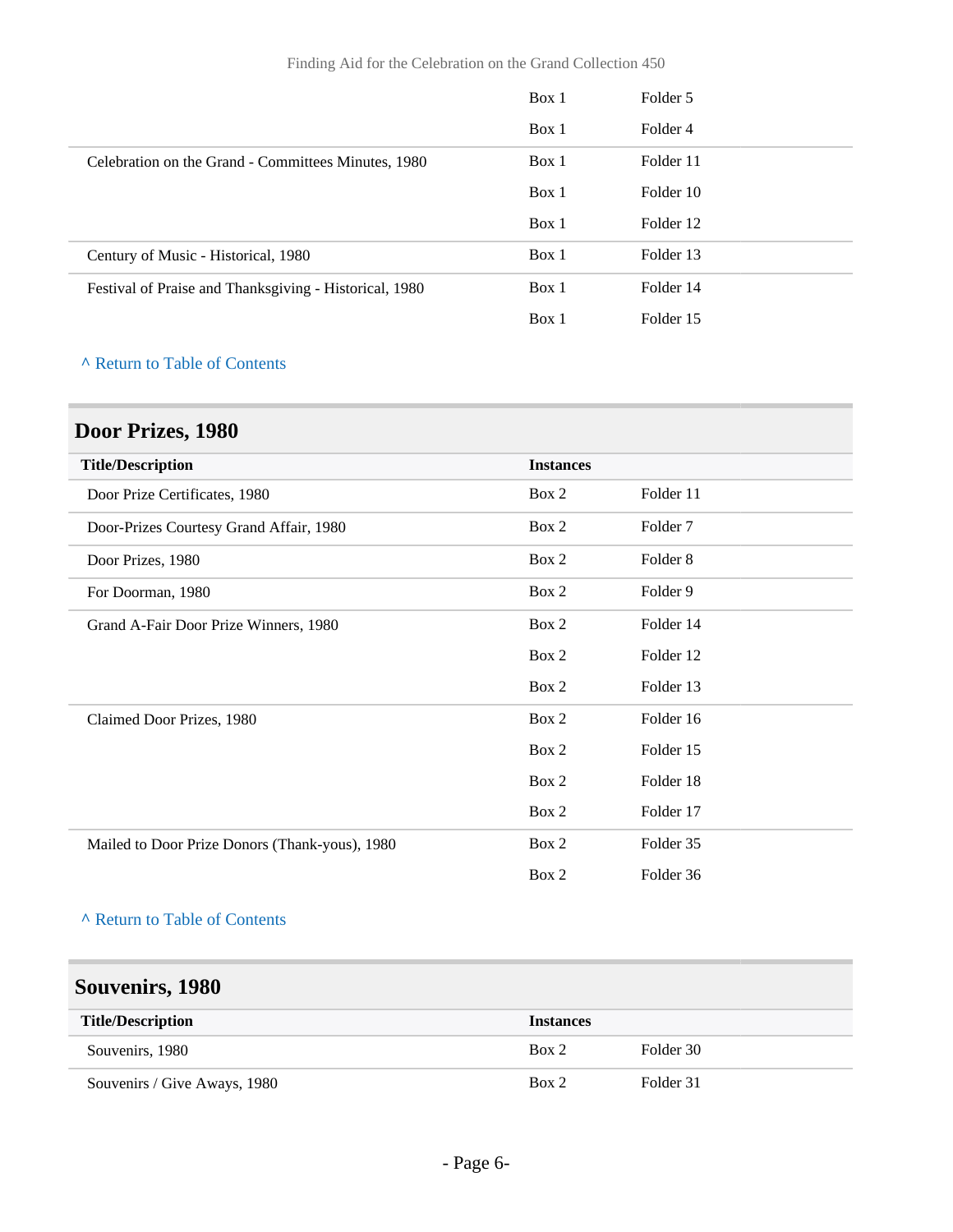#### **^** [Return to Table of Contents](#page-1-0)

### <span id="page-6-0"></span>**Thank You Letters, 1980**

| <b>Title/Description</b>            | <b>Instances</b> |           |
|-------------------------------------|------------------|-----------|
| Thank You Letters, 1980             | Box 2            | Folder 37 |
|                                     | Box 2            | Folder 38 |
| Thank You from Exhibitors, 1980     | Box 2            | Folder 39 |
| Special Bulletin Mailing List, 1980 | Box 2            | Folder 33 |

#### **^** [Return to Table of Contents](#page-1-0)

## <span id="page-6-1"></span>**Entertainment, 1980**

| <b>Title/Description</b>   | <b>Instances</b> |           |
|----------------------------|------------------|-----------|
| Film, 1980                 | Box 2            | Folder 25 |
| Display Companies, 1980    | Box 2            | Folder 10 |
| Entertainment, 1980        | Box 2            | Folder 19 |
| Decorations CDS, Inc. 1980 | Box 2            | Folder 6  |
| Programs, 1980             | Box 1            | Folder 16 |
| Sales Brochure, 1980       | Box 2            | Folder 27 |

#### **^** [Return to Table of Contents](#page-1-0)

<span id="page-6-2"></span>

| <b>Newsclippings, 1976 - 1980</b> | Box 3            | Folder 1  |
|-----------------------------------|------------------|-----------|
|                                   | Box 2            | Folder 41 |
|                                   | $Box\ 3$         | Folder 2  |
|                                   |                  |           |
| <b>Title/Description</b>          | <b>Instances</b> |           |
| Newsclippings, 1979-1980          | Box 2            | Folder 41 |
|                                   | $Box\ 3$         | Folder 1  |

Performing Arts Campaign Newspaper Clippings, 1976 - 1978

#### **^** [Return to Table of Contents](#page-1-0)